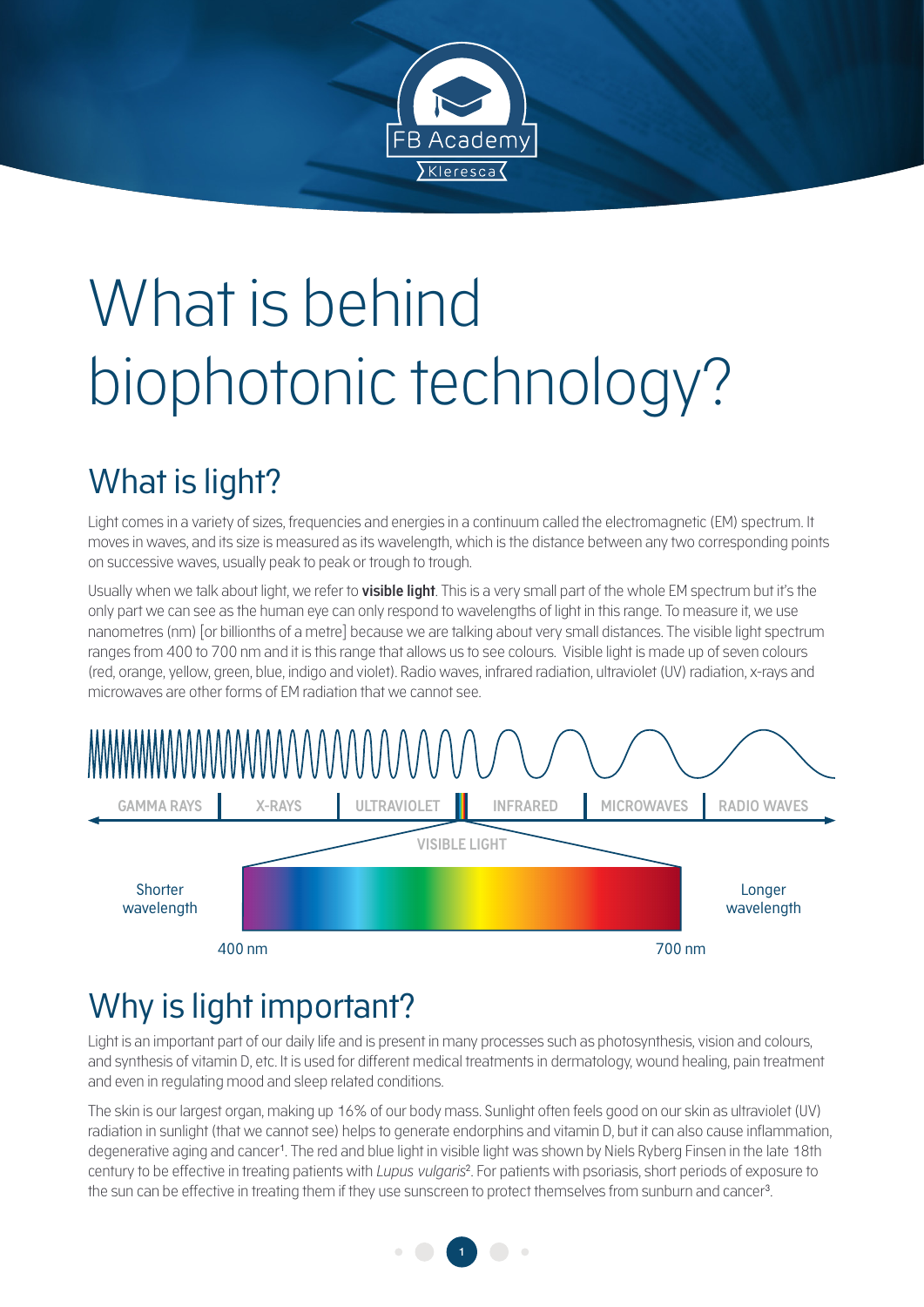

When talking about human skin, we can see that it has three differentiated layers:

- **Epidermis:** Outer layer of the skin, which is in permanent contact with the environment.
- **Dermis:** Lies below epidermis and consists primarily of fibroblasts and mast cells. It contains blood and lymphatic vessels, nerves, sweat glands and hair follicles.
- **Subcutis:** Lowermost layer of the skin that contains mainly adipose cells.

The skin can absorb visible light which can have a biological effect<sup>4</sup> . Visible light will penetrate the skin in different ways depending on its wavelength.

Shorter wavelengths (blue colour) will penetrate only the most superficial parts of the skin (epidermis) whereas longer wavelengths (green, orange red colour) will penetrate deeper into the tissue.

Depending on the depth reached in the skin, the different wavelengths of light can get access to a variable selection of biological structures and have different effects.



### What is biophotonics?

Biophotonics is the interaction between light (photons) and biological systems (tissue or cells)<sup>1</sup> . The light must be absorbed by the tissue or cells for it to have a biological effect. If the light is transmitted or reflected, it will have no effect on the tissue or cells<sup>1</sup>.

Biophotonics is a relatively new interdisciplinary field that includes all light-based technologies that have many different uses in medicine. They use light to view and analyse living tissues and cells to detect, diagnose and treat diseases such as cancer, heart disease and Alzheimer's. Some examples of biophotonic devices are the following:

- **Optical coherence tomography** (OCT) imaging is a useful tool for distinguishing healthy and malignant (e.g. basal cell carcinoma) skin tissue and is used in surgery to distinguish the boundary of lesions<sup>5</sup>.
- **Photodynamic therapy** (PDT) is the use of EM radiation (usually infrared light) to kill malignant skin, head and neck, lung and bladder cancer cells. It also treats age-related macular degeneration and psoriasis<sup>6,7</sup>. A photosensitizing chemical substance is excited with light of a specific wavelength. The sensitizer releases vibrational energy (as heat), which is what kills the targeted cells.
- **Biophotonic therapy** using blue light has been effective in regulating sleep cycles and mood in seasonal affective disorder (SAD)<sup>8</sup>.

Biophotonics is non-invasive, fast and relatively inexpensive i.e. it does not require expensive and time-consuming laboratory analysis of cell and tissue samples.

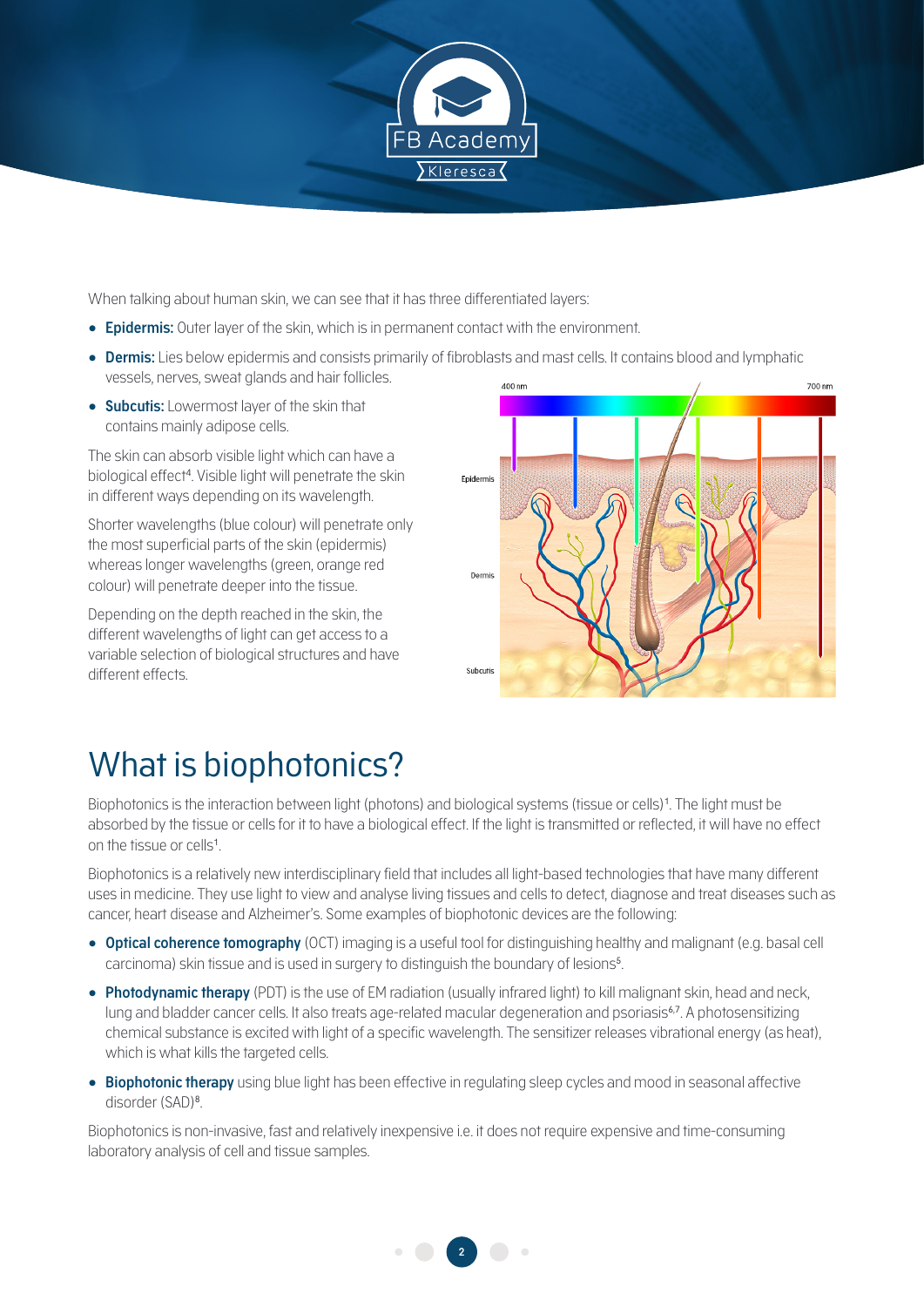

#### What is photobiomodulation?

Photobiomodulation (PBM) is the use of photons (i.e. light) to change (or modulate) cell activity in the skin. PBM (also known as low-level laser light therapy [LLLT]) has proven to be effective in promoting wound healing, and reducing pain and inflammation in muscle injuries<sup>9</sup>. It uses visible and infrared light to produce photophysical and photochemical events in the skin. Mitochondria in the skin cells convert the light energy into energy that is used to turn on certain genes that regulate how quickly cells renew, repair and grow10. This results in skin that has faster renewal of skin cells. This light energy also speeds up enzyme activity and electron transport and increases production of adenosine tri-phosphate (ATP) in the cell11. ATP stores the energy to support metabolism in skin cells so its increased production leads to increased collagen production and reduced pore size.

PBM results in beneficial therapeutic outcomes that in many cases have shown visible, long-lasting effects. It has been shown to help in reducing pain, helping muscle recovery after injury, improving cognitive function and memory in cases of brain damage due to controlled cortical impact (CCI), accelerate bone healing and promote hair growth for conditions such as alopecia areata<sup>9,12,13</sup>. As these therapies are non-invasive, they are particularly suitable for patients who are needle phobic or who do not want to take drugs or have invasive chemical peels of their skin.



Kleresca® is pioneering the use of PBM to stimulate the skin cells' own natural repair mechanisms to treat acne and promote skin rejuvenation. The Kleresca® biophotonic system uses only visible light: blue light from the lamp (415 nm and 447 nm) and the generated fluorescent light energy from the chromophores in the gel (green 520 nm to orange–red 630 nm light). Both act to stimulate the skin cells' own natural repair mechanisms.

This non-invasive treatment has a range of beneficial effects such as reducing inflammation, increasing the build-up of collagen and normalising cellular activity.